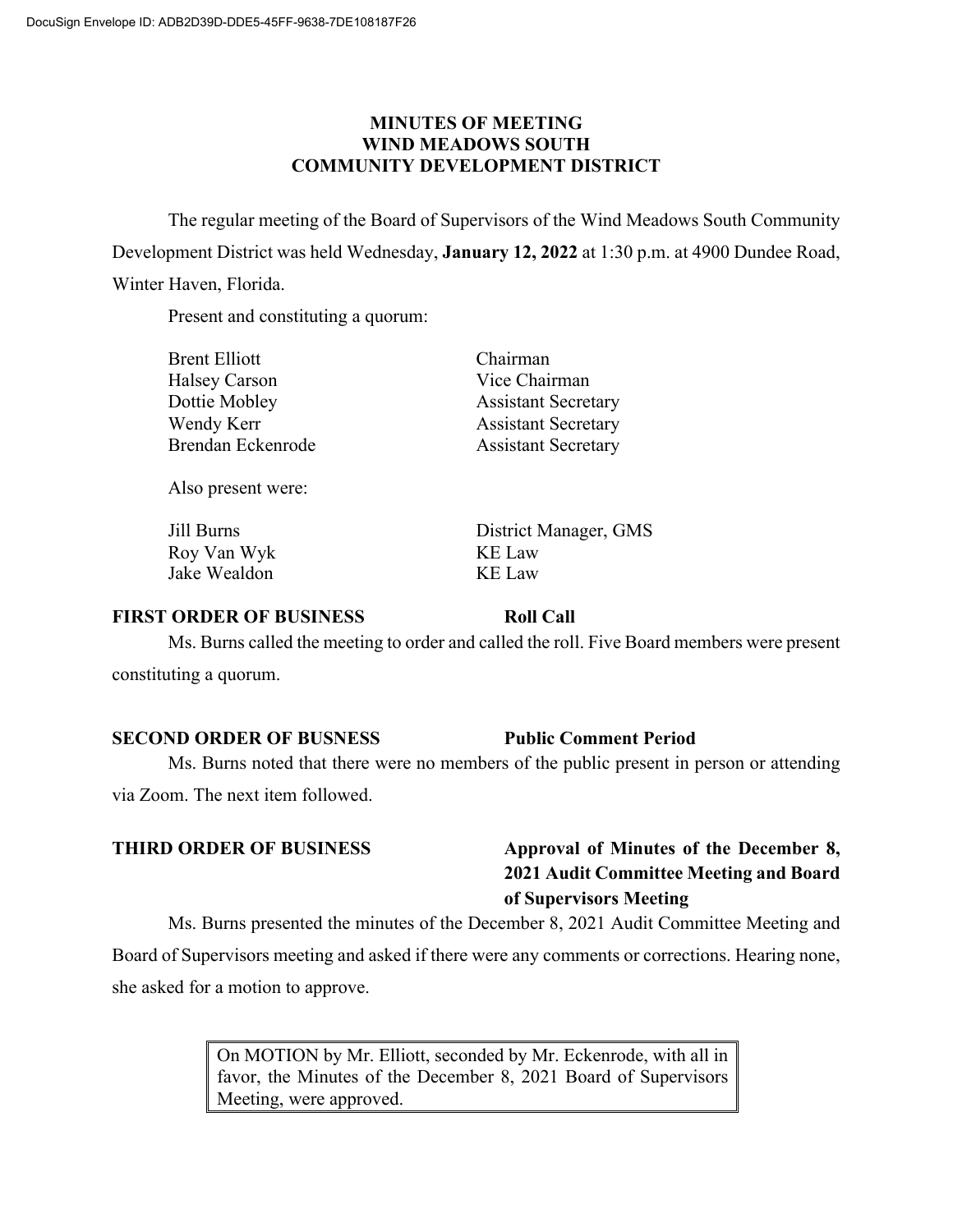# **FOURTH ORDER OF BUSINESS Accepting the Rankings of the Audit Committee Meeting and Authorizing Staff to Send the Notice of Intent to Award**

Ms. Burns noted that this would officially awarding the contract based on the rankings that the audit committee adopted and having staff move forward to send a notice of intent to award to number one ranked firm DiBartolomeo.

> On MOTION by Mr. Elliott, seconded by Mr. Eckenrode, with all in favor, Accepting the Ranking of the Audit Committee Meeting and Authorizing Staff to Send the Notice of Intent to Award to DiBartolomeo, was approved.

### **FITH ORDER OF BUSINESS Consideration of Acceptance of the Roadway and Pond Dedication**

Mr. Van Wyk outlined this item for the Board and Ms. Burns presented a description of the roadway. This section is outside the boundaries of the District and would be owned and maintained by the District with hopes to authorize the Chairman to do a dedication to the public with the county for the roadway. That way, the District will be able to control the landscaping and the county would have access to it. As far as the pond is concerned, it serves a section of the roadway that the county wants, and they would like to own that pond to control the drainage of that roadway. The District would like to have the option to maintenance the pond if they need to or want to. Mr. Van Wyk suggested that the Board make a motion authorizing the acceptance of the roadway and to the extent that the developer decides to dedicate to the District the pond as well and authorize the Chairman to execute all documents necessary for a dedication of the roadway to the county and the pond if it is taken with the reservation easement for the District to maintain and operate improvements of.

> On MOTION by Mr. Eckenrode, seconded by Mr. Elliott, with all in favor, Accepting Roadway and Pond Tracts and Authorizing the Chair to Execute Documents Once Drafted by Counsel, was approved.

# **SIXTH ORDER OF BUSINESS Staff Reports**

### **A. Attorney**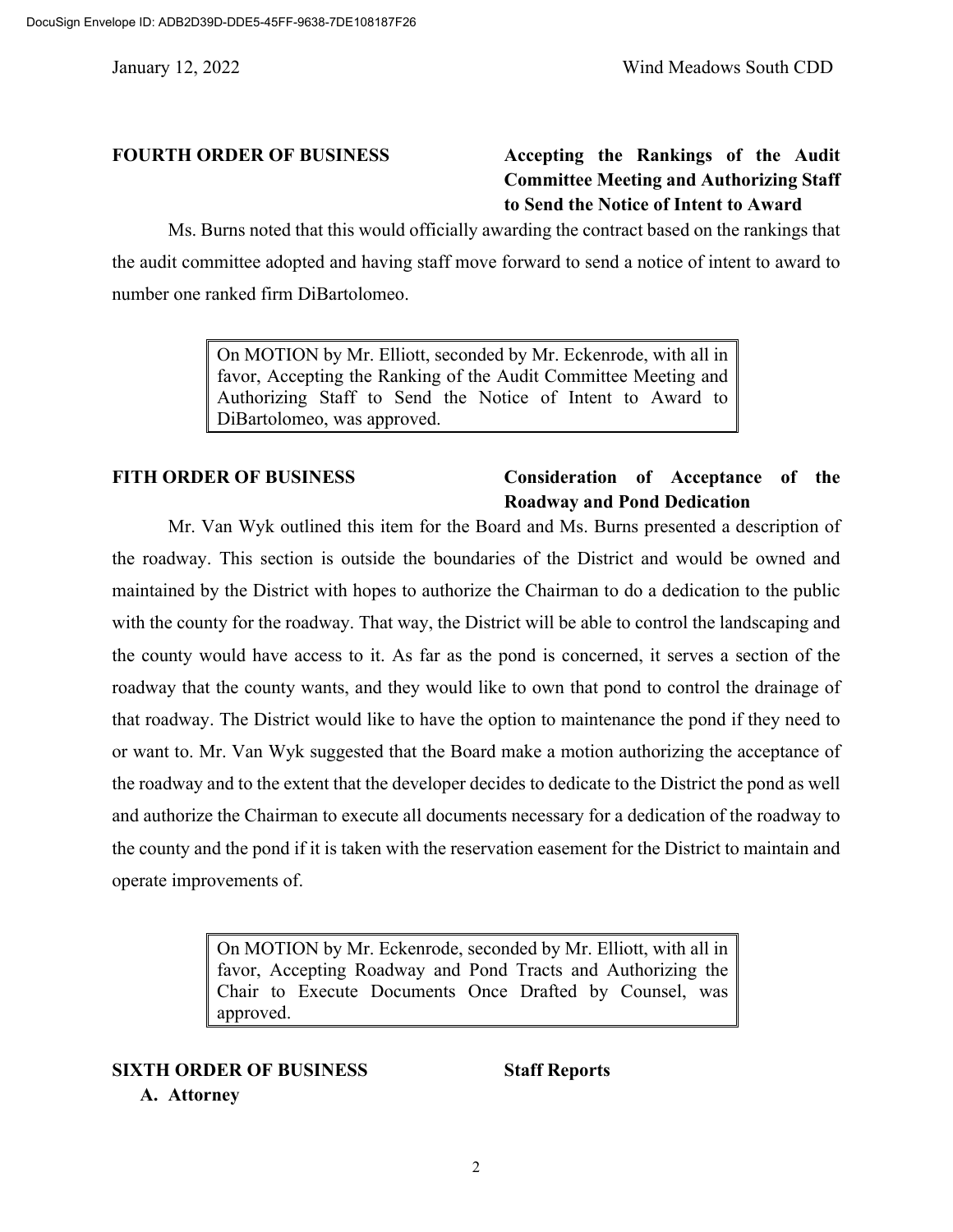There being none, the next item followed.

### **B. Engineer**

There being none, the next item followed.

### **C. District Manager's Report**

### **i. Approval of Check Register**

Ms. Burns stated that the check register was included in the agenda package and is from October 1<sup>st</sup> through December 31<sup>st</sup>. The total amount is \$27,008.79. There being no questions, she asked for a motion of approval.

> On MOTION by Mr. Elliott, seconded by Mr. Eckenrode, with all in favor, the Check Register, was approved.

### **ii. Balance Sheet and Income Statement**

Ms. Burns stated that the financial statements were included in the agenda package for review and offered to answer any questions from the Board. There being none, the next item followed.

### **FIFTH ORDER OF BUSINESS Other Business**

There being none, the next item followed.

### **SIXTH ORDER OF BUSINESS Supervisors Requests and Audience Comments**

Mr. Eckenrode had questions about the landscape, entry, and amenity plans to bid out for the O&M. The entry and the landscape should be complete in February with the amenity following about eight months thereafter depending on timing and materials. Ms. Burns noted that normally the common areas and entries that are installed will go under contract for landscaping and once the amenity is installed, they will make an addendum to the contract once the areas come on. They will provide plans for amenity landscaping to get quotes for the entire area. There are dry ponds as well and they will provide maps and plans to bid and it looks like field management will start in February or March.